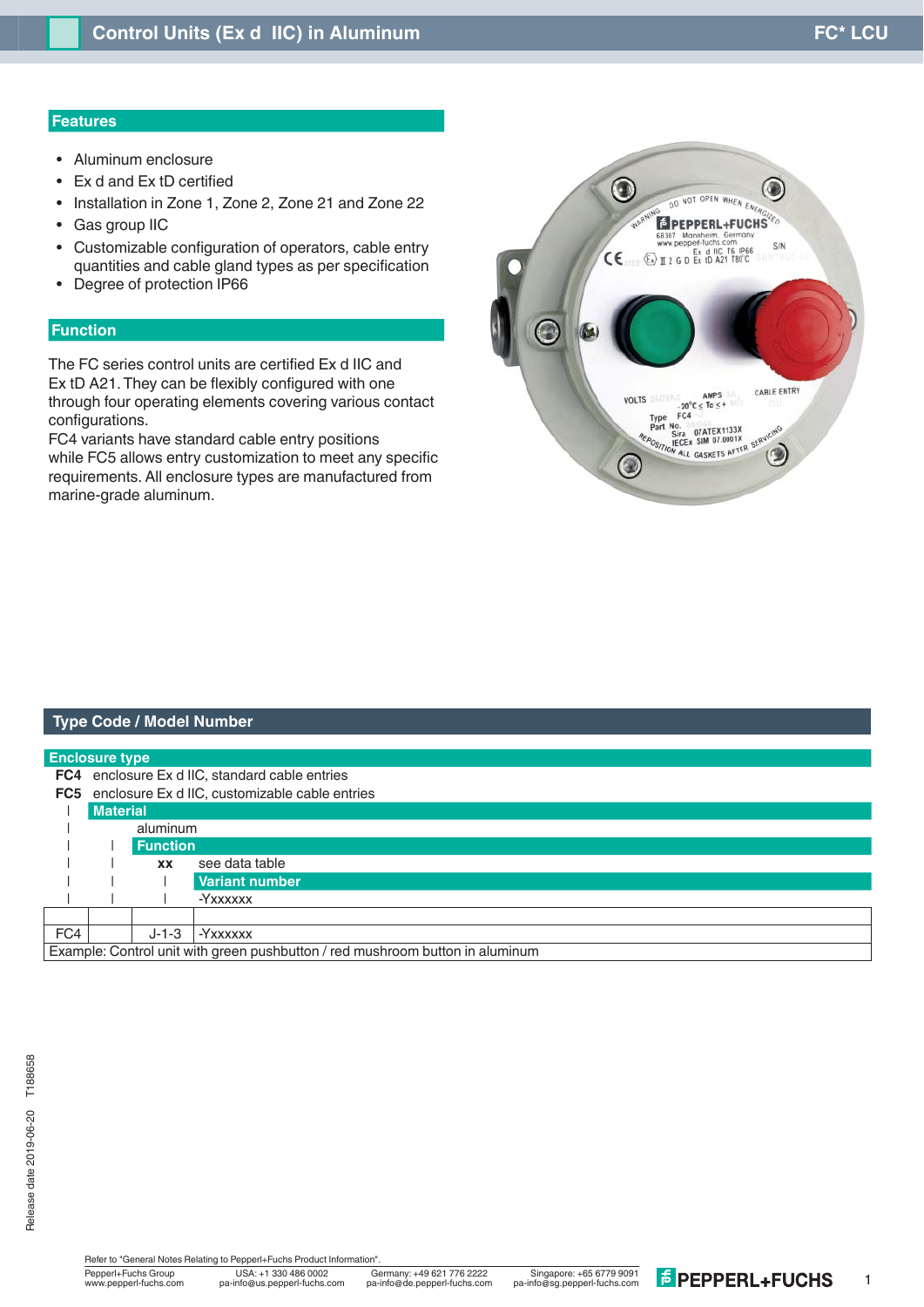| <b>Technical Data</b>                     |                                                                                                                                                                                                                        |
|-------------------------------------------|------------------------------------------------------------------------------------------------------------------------------------------------------------------------------------------------------------------------|
| <b>Electrical specifications</b>          |                                                                                                                                                                                                                        |
| Operating voltage                         | see data tables                                                                                                                                                                                                        |
| Operating current                         | see data tables                                                                                                                                                                                                        |
| Function                                  | see data tables                                                                                                                                                                                                        |
| <b>Mechanical specifications</b>          |                                                                                                                                                                                                                        |
| <b>Dimensions</b>                         | see data tables                                                                                                                                                                                                        |
| Enclosure cover                           | detachable                                                                                                                                                                                                             |
| Cover fixing                              | stainless steel socket cap head screws                                                                                                                                                                                 |
| <b>Screws</b>                             | M <sub>6</sub>                                                                                                                                                                                                         |
| <b>Number</b>                             | 6                                                                                                                                                                                                                      |
| <b>Tightening torque</b>                  | 3 Nm                                                                                                                                                                                                                   |
| <b>Yield stress</b>                       | min. 450 N/mm <sup>2</sup>                                                                                                                                                                                             |
| Degree of protection                      | <b>IP66</b>                                                                                                                                                                                                            |
| Mass                                      | approx. 1.7 kg                                                                                                                                                                                                         |
| Cable entry                               | metric threaded                                                                                                                                                                                                        |
| Grounding                                 | M6 external grounding points                                                                                                                                                                                           |
| <b>Material</b>                           |                                                                                                                                                                                                                        |
| Enclosure                                 | Aluminum alloy                                                                                                                                                                                                         |
| Finish                                    | epoxy coated RAL 7032                                                                                                                                                                                                  |
| Cover seal                                | chloroprene                                                                                                                                                                                                            |
| Flamepath grease                          | Fluid film grade AR                                                                                                                                                                                                    |
| <b>Ambient conditions</b>                 |                                                                                                                                                                                                                        |
| Ambient temperature                       | $-20$ 60 °C (-4  140 °F)                                                                                                                                                                                               |
|                                           | Data for application in connection with hazardous areas                                                                                                                                                                |
| <b>EU-Type Examination</b><br>Certificate | SIRA 07 ATEX 1133X                                                                                                                                                                                                     |
| Marking                                   | $\langle x \rangle$ II 2 GD<br>Ex d IIC T* Gb<br>Ex tD A21<br>T6/T80 °C @ Ta +60 °C                                                                                                                                    |
| <b>International approvals</b>            |                                                                                                                                                                                                                        |
| <b>IECEx approval</b>                     | <b>IECEX SIM 07.0001X</b>                                                                                                                                                                                              |
| <b>Conformity</b>                         |                                                                                                                                                                                                                        |
| Degree of protection                      | EN60529                                                                                                                                                                                                                |
| Usage category                            | IEC / EN 60947-3                                                                                                                                                                                                       |
| CE marking                                | 0102                                                                                                                                                                                                                   |
| <b>General information</b>                |                                                                                                                                                                                                                        |
| Supplementary information                 | EC-Type Examination Certificate, Statement of Conformity, Declaration of Conformity,<br>Attestation of Conformity and instructions have to be observed where applicable. For<br>information see www.pepperl-fuchs.com. |
| Ordering information                      | This device will be delivered completely configured and assembled ready for use. For<br>configuration details please contact Customer Service.                                                                         |

Refer to "General Notes Relating to Pepperl+Fuchs Product Information".

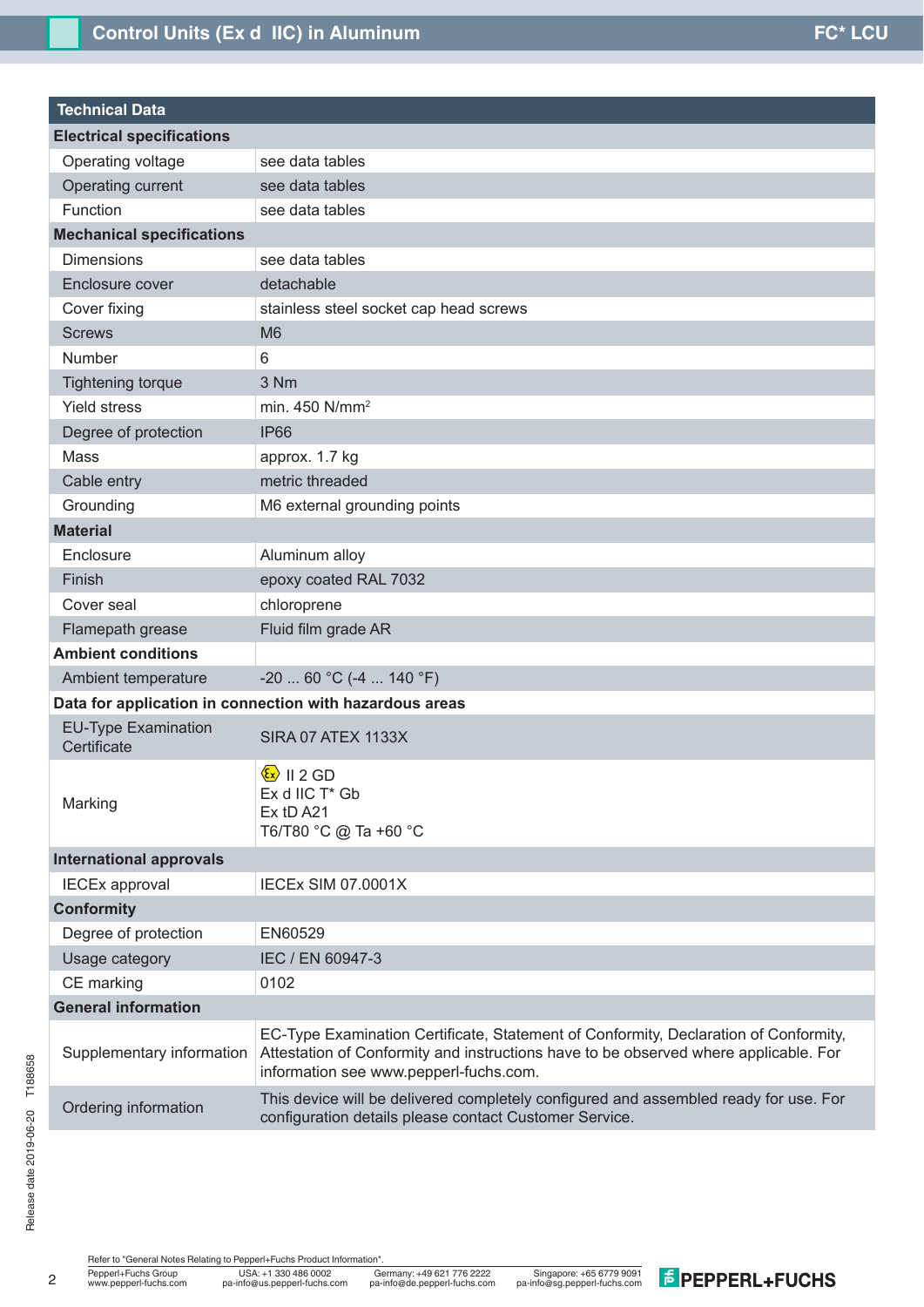# **Dimensions**

l





| <b>Legend</b>  |                                        |
|----------------|----------------------------------------|
| A              | Height                                 |
| в              | Width                                  |
| C              | Depth                                  |
| C <sub>1</sub> | Depth with operating element           |
| G              | Mounting holes distance,<br>vertical   |
| н              | Mounting holes distance,<br>horizontal |
| J              | Mounting holes diameter                |
|                | [D] Cable entry faces                  |

Dimension values see data table. Image and drawing are generic for this device type and may deviate from the specific variant.

upper drawing: FC4\* lower drawing: FC5\*





| <b>Dimensions and Enclosure Details</b> |                                 |     |    |                |                      |     |                |                               |                         |                                        |                                      |                |
|-----------------------------------------|---------------------------------|-----|----|----------------|----------------------|-----|----------------|-------------------------------|-------------------------|----------------------------------------|--------------------------------------|----------------|
| <b>Type</b>                             | <b>External dimensions [mm]</b> |     |    |                | <b>Mounting [mm]</b> |     |                | <b>Cable Entries</b>          |                         |                                        | <b>Terminals</b>                     |                |
|                                         | A                               | B   | C. | C <sub>1</sub> | G.                   | H   | u              | Faces A+B<br><b>M20</b>       | Faces C+D<br><b>M20</b> | <b>Torque</b><br>[Nm]                  | <b>Capacity</b><br>$\mathrm{[mm^2]}$ | Torque<br>[Nm] |
| FC4J-1-1                                | 152                             | 152 | 90 | 107            | 50                   | 130 | $\overline{7}$ | 1x metric ISO<br>pitch 1.5 mm | 1x Stopping<br>Plug     | see datasheets<br>of stopping<br>plugs | 1.5                                  | 0.8            |
| FC4J-1-2                                | 152                             | 152 | 90 | 112            | 50                   | 130 | $\overline{7}$ |                               |                         |                                        | 1.5                                  | 0.8            |
| FC4J-1-3                                | 152                             | 152 | 90 | 131            | 50                   | 130 | $\overline{7}$ |                               |                         |                                        | 1.5                                  | 0.8            |
| FC4J-1-8                                | 152                             | 152 | 90 | 131            | 50                   | 130 | $\overline{7}$ |                               |                         |                                        | 1.5                                  | 0.8            |
| FC4A-211                                | 152                             | 152 | 80 | 131            | 50                   | 130 | $\overline{7}$ |                               |                         |                                        | 2.5                                  | 0.8            |
| FC4A-221                                | 152                             | 152 | 80 | 131            | 50                   | 130 | $\overline{7}$ |                               |                         |                                        | 2.5                                  | 0.8            |

For dimensions of FC5\* please refer to specific datasheet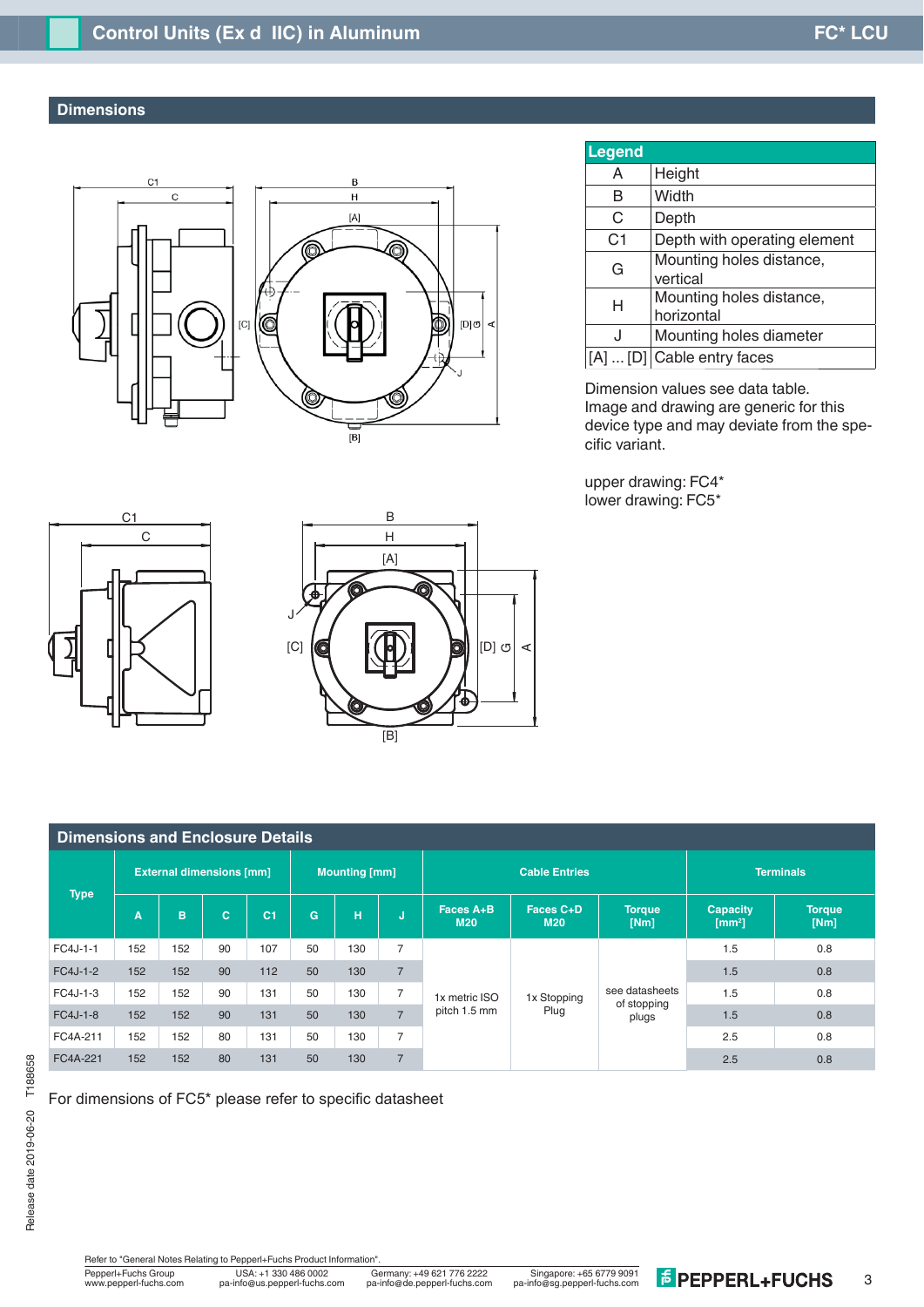# **Control Units (Ex d IIC) in Aluminum and Control District Control District CU**

| <b>Functions</b> |                          |              |               |                                  |                           |                                 |                                             |                                                                              |                                                        |  |
|------------------|--------------------------|--------------|---------------|----------------------------------|---------------------------|---------------------------------|---------------------------------------------|------------------------------------------------------------------------------|--------------------------------------------------------|--|
| <b>Type</b>      | <b>Function</b>          | <b>Color</b> | Labeling      | <b>Operator</b><br>action        | <b>Number</b><br>of poles | <b>Contact</b><br>configuration | <b>Switching</b><br>configuration           | <b>Switching</b><br>diagram                                                  | <b>Usage category</b>                                  |  |
| FC4J-1-1         | pushbutton,<br>flush     | green        |               | spring<br>return                 | $\overline{2}$            | 1x NO / 1x NC                   |                                             | 3<br>F------------<br>2 <sub>4</sub>                                         |                                                        |  |
|                  | pushbutton,<br>flush     | red          |               | spring<br>return                 | $\overline{2}$            | 1x NO / 1x NC                   |                                             | $\overline{\mathbf{3}}$<br>F<br>2 <sub>4</sub>                               |                                                        |  |
| FC4J-1-2         | pushbutton,<br>flush     | green        |               | spring<br>return                 | $\overline{2}$            | 1x NO / 1x NC                   |                                             | $1 \quad 3$<br>F------------<br>$\overline{a}$<br>$\overline{4}$             | AC15: 240 V AC - 3 A<br>AC15: 120 V AC - 6 A           |  |
|                  | pushbutton,<br>raised    | red          |               | spring<br>return                 | $\overline{2}$            | 1x NO / 1x NC                   |                                             | $\ensuremath{\mathsf{3}}$<br>F----------<br>$\overline{a}$<br>$\overline{4}$ |                                                        |  |
| FC4J-1-3         | pushbutton,<br>flush     | green        |               | spring<br>return                 | $\overline{2}$            | 1x NO / 1x NC                   |                                             | $_{\rm 3}$<br>1<br>F------------<br>2 <sub>4</sub>                           | DC13: 250 V DC - 0.27 A<br>DC13: 125 V DC - 0.55 A     |  |
|                  | mushroom<br>button       | red          |               | latching,<br>twist to<br>release | $\overline{2}$            | 1x NO / 1x NC                   |                                             | $\overline{\mathbf{3}}$<br>1<br>$2 \quad 4$                                  |                                                        |  |
| FC4J-1-8         | pushbutton,<br>flush     | green        |               | spring<br>return                 | $\overline{2}$            | 1x NO / 1x NC                   |                                             | $\mathbf{3}$<br>1<br><b>F</b> --------<br>$2 \quad 4$                        |                                                        |  |
|                  | mushroom<br>button       | red          |               | spring<br>return                 | $\overline{2}$            | 1x NO / 1x NC                   |                                             | $_{\rm 3}$<br>1<br>$($ --------<br>2 <sub>4</sub>                            |                                                        |  |
| FC4A-211         | control<br>switch, small | black        | $1 - OFF - 2$ | engage<br>- engage -<br>engage   | $\overline{2}$            | 2x CO                           | 3 position<br>changeover with<br>center OFF | 3 1 7 5<br>τH<br>$\mathbf{1}$<br>$\mathfrak{p}$<br>6                         | AC15: 12  250 V AC - 5 A<br>AC21A: 12  250 V AC - 20 A |  |
| FC4A-221         | control<br>switch, small | black        | $1 - 2$       | engage -<br>engage               | $\overline{c}$            | $2x$ CO                         | 2 position<br>changeover                    | 1357<br>П<br>6<br>2                                                          | DC13: 12  110 V DC - 1 A<br>DC13: 12  24 V DC - 20 A   |  |

For details please refer to individual product datasheet For further configurations please contact Pepperl+Fuchs

Pepperl+Fuchs Group Germany: +49 621 776 2222 USA: +1 330 486 0002 Singapore: +65 6779 9091 www.pepperl-fuchs.com pa-info@us.pepperl-fuchs.com pa-info@sg.pepperl-fuchs.com pa-info@de.pepperl-fuchs.com Refer to "General Notes Relating to Pepperl+Fuchs Product Information"<br>
Pepperl+Fuchs Group<br>
Www.pepperl-fuchs.com pa-info@us.pepperl-fuchs.com pa-